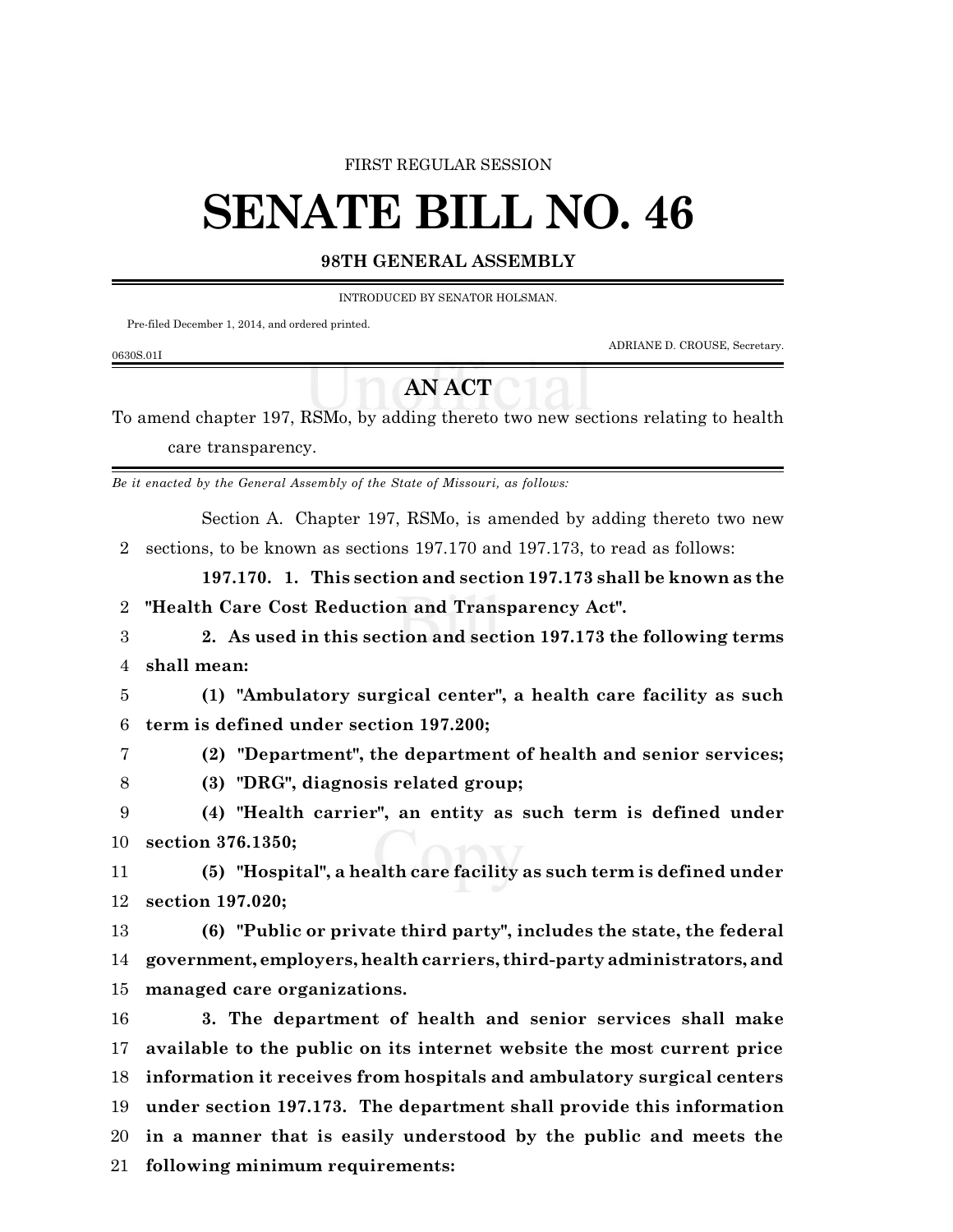**(1) Information for each hospital shall be listed separately and hospitals shall be listed in groups by category as determined by the department in rules adopted pursuant to section 197.173;**

 **(2) Information for each hospital outpatient department and each ambulatory surgical center shall be listed separately.**

 **4. Any data disclosed to the department by a hospital or ambulatory surgical center under section 197.173 shall be the sole property of the hospital or center that submitted the data. Any data or product derived from the data disclosed pursuant to section 197.173, including a consolidation or analysis of the data, shall be the sole property of the state. The department shall not allow proprietary information it receives pursuant to section 197.173 to be used by any person or entity for commercial purposes.**

**197.173. 1. Beginning with the quarter ending June 30, 2016, and quarterly thereafter, each hospital shall provide to the department, utilizing electronic health records software, the following information about the one hundred most frequently reported admissions by DRG for inpatients as established by the department:**

 **(1) The amount that will be charged to a patient for each DRG if all charges are paid in full without a public or private third party paying for any portion of the charges;**

 **(2) The average negotiated settlement on the amount that will be charged to a patient required to be provided in subdivision (1) of this subsection;**

 **(3) The amount of Medicaid reimbursement for each DRG, including claims and pro rata supplemental payments;**

**(4) The amount of Medicare reimbursement for each DRG;**

 **(5) For the five largest health carriers providing payment to the hospital on behalf of insureds and state employees, the range and the average of the amount of payment made for each DRG. Prior to providing this information to the department, each hospital shall redact the names of the health carrier and any other information that would otherwise identify the health carriers.**

 **A hospital shall not be required to report the information required by this subsection for any of the one hundred most frequently reported admissions where the reporting of that information reasonably could lead to the identification of the person or persons admitted to the**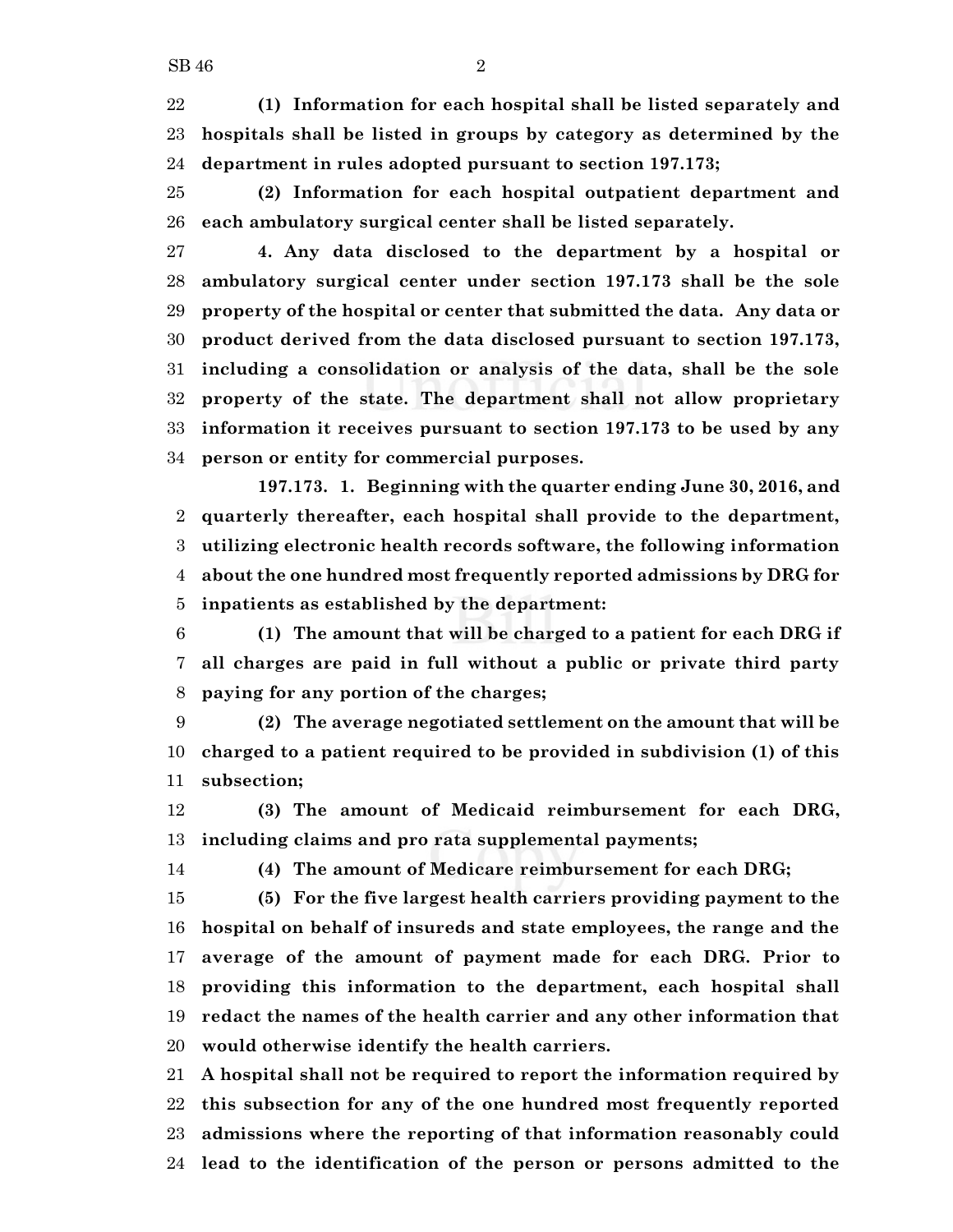**hospital in violation of the federal Health Insurance Portability and Accountability Act of 1996 ("HIPAA") or other federal law.**

 **2. Beginning with the quarter ending September 30, 2016, and quarterly thereafter, each hospital and ambulatory surgical center shall provide to the department, utilizing electronic health records software, information on the total costs for the twenty most common surgical procedures and the twenty most common imaging procedures, by volume, performed in hospital outpatient settings or in ambulatory surgical centers, along with the related current procedural terminology ("CPT") and healthcare common procedure coding system ("HCPCS") codes. Hospitals and ambulatory surgical centers shall report this information in the same manner as required by subsection 1 of this section, provided that hospitals and ambulatory surgical centers shall not be required to report the information required by this subsection where the reporting of that information reasonably could lead to the identification of the person or persons admitted to the hospital in violation of HIPAA or other federal law.**

 **3. Upon request of a patient for a particular DRG, imaging procedure, or surgery procedure reported in this section, a hospital or ambulatory surgical center shall provide the information required by subsection 1 or subsection 2 of this section to the patient in writing, either electronically or by mail, within three business days after receiving the request.**

 **4. (1) The department shall promulgate rules on or before March 1, 2016, to ensure that subsection 1 of this section is properly implemented and that hospitals report this information to the department in a uniform manner. The rules shall include all of the following:**

 **(a) The one hundred most frequently reported DRGs for inpatients for which hospitals must provide the data set out in subsection 1 of this section;**

 **(b) Specific categories by which hospitals shall be grouped for the purpose of disclosing this information to the public on the department's internet website.**

 **(2) The department shall promulgate rules on or before June 1, 2016, to ensure that subsection 2 of this section is properly implemented and that hospitals and ambulatory surgical centers report**